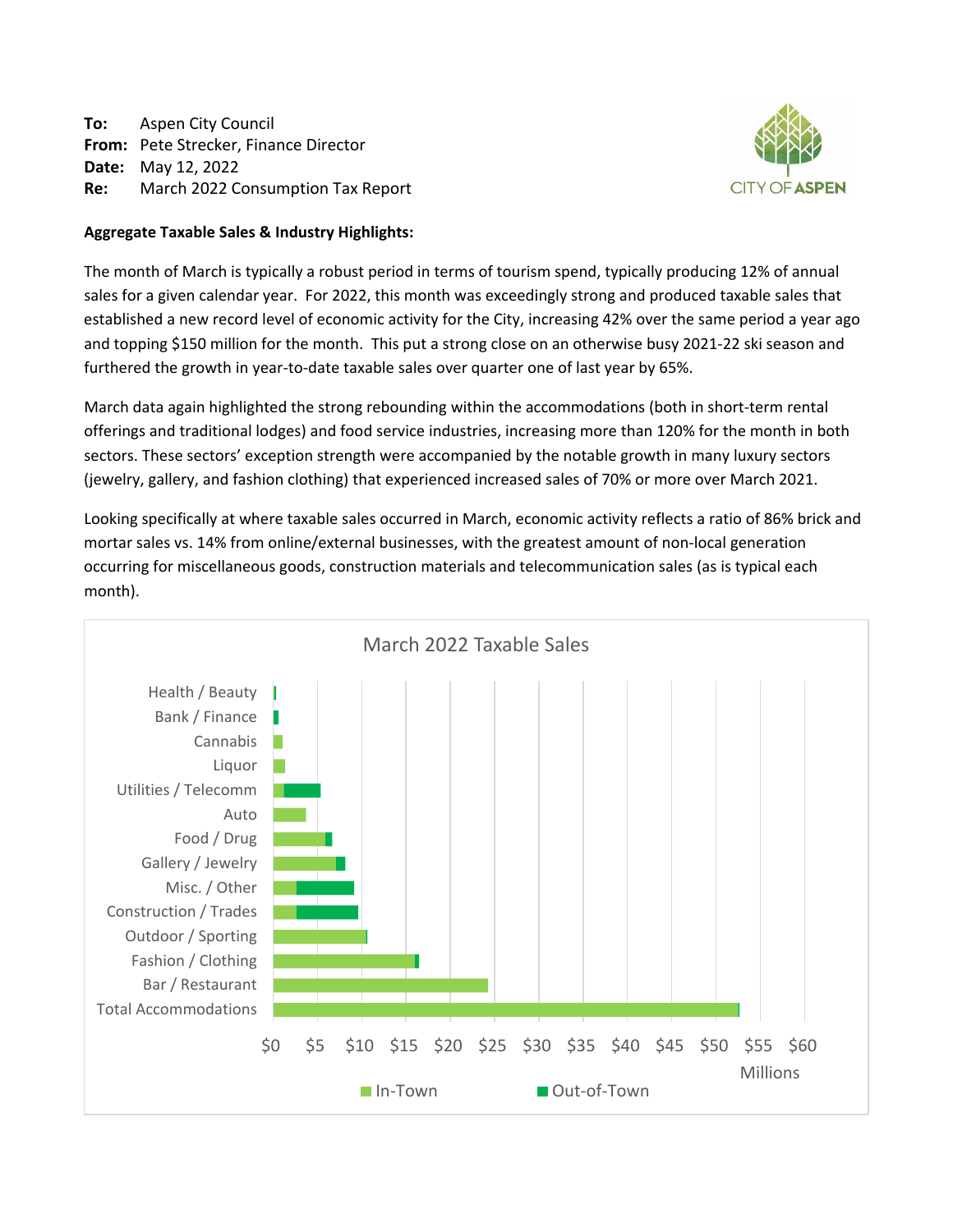## **Sales and Lodging Tax:**

Actual sales tax collections for March were up 34% relative to the same period in 2021. This growth can be tied back to a strong return in tourism that has occurred following the red‐level restrictions that had still some lagging influence in March 2021. This increased visitation, plus inflationary pressures caused by supply chain disruptions and higher wages, have resulted in greater taxable sales within the Aspen economy.

Similar to the aforementioned robust collections in sales tax (though more pronounced for certain), the City's dedicated 2.0% lodging tax receipts far exceeded March 2021 collections by 84%. Price growth remains the dominate driver for these increases, with the average daily rate reaching \$896 this month and completing a three‐month stretch of exceptionally high pricing for accommodations within the City.



## *Short‐Term Rentals*

Staff continues to work through robust stakeholder feedback and Council direction and is tackling a draft ordinance aimed at addressing improved regulation, compliance, education and enforcement of a community balanced short‐term rental industry. First reading of this new ordinance is targeted for May 24, with second reading scheduled a month later. Passage of an ordinance on this timeline with allow for final adoption well in advance of the September 30<sup>th</sup> expiration of the current moratorium.

With this on the horizon, the Council has also begun discussing the possibility of a new short‐term rental industry excise tax, with a possible ask for voter approval as early as November 2022. While there is no defined rate at this time, the Council did identify that affordable housing and other community capital infrastructure and environmental impacts could be addressed with this new tax revenue. A second work session on this topic is scheduled for June 7 to further specify the aspects of a new taxing structure and its use.

Focusing in on the present financials around this industry, March experience reflects that roughly one‐third of all lodging industry sales occurred within short-term rental offerings, equating to just shy of \$18 million in taxable sales last month.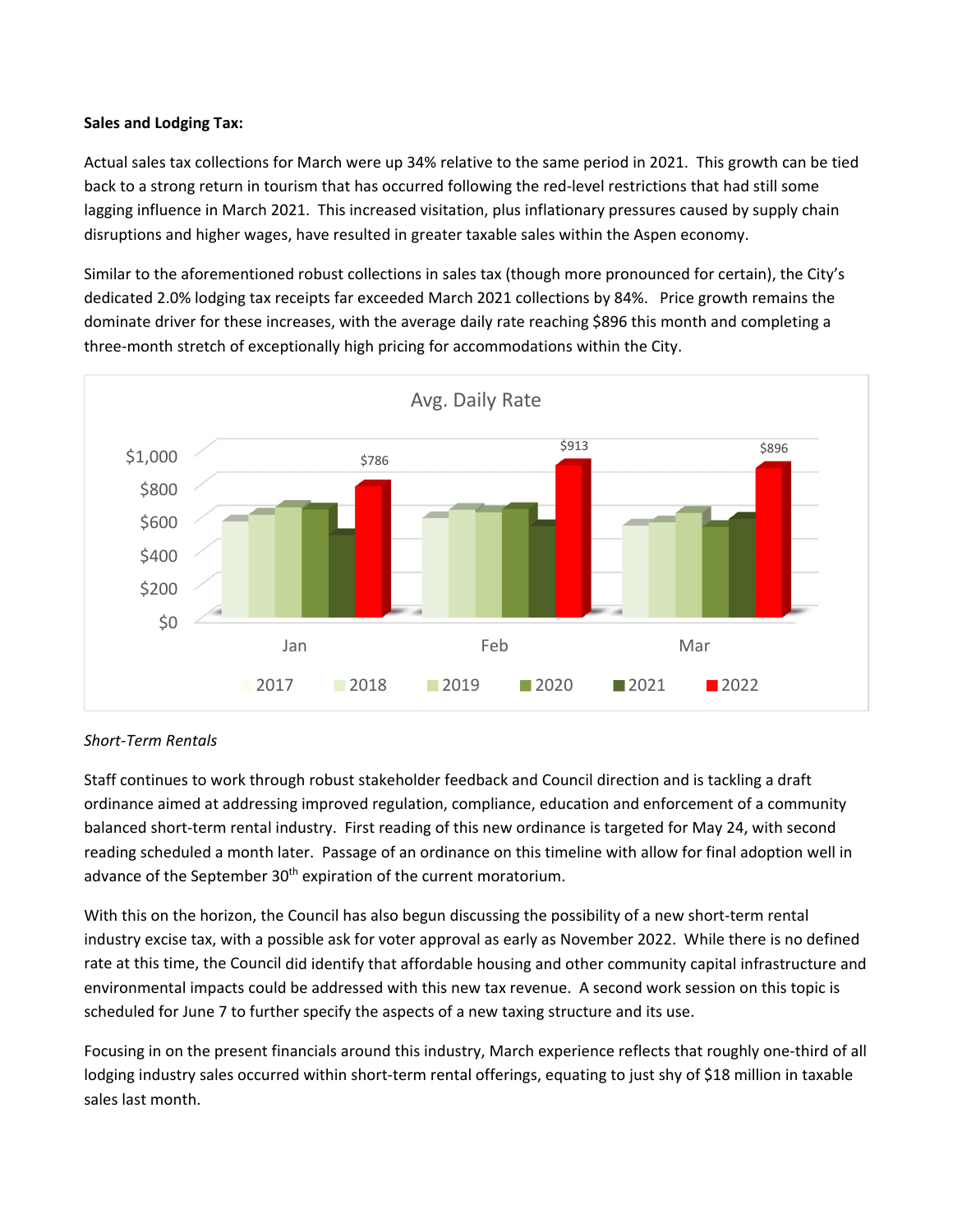

## **City Share of County Sales Tax:**

The City of Aspen's allocated portion of Pitkin County's 2.0% sales tax for the month of February 2022 was up nearly 62% relative to the same month in 2021. This growth is tracking slightly below the City of Aspen's own sales tax collection experience and is due to the broader diversity in the larger Pitkin County economy, where some sectors have not grown as quickly as the pillar sectors of Aspen's economy (those being lodging and restaurants/bars).

### **Real Estate Transfer Taxes:**

Through the first four months of the year, volume of sales remains muted (down roughly 20%), yet overall collections are pacing 18% ahead of the aggregate collections one year prior. This disparity highlights that it is the impact of less frequent but highly valued transactions that are driving the overall collection growth, consistent with the otherwise low real estate market inventory that is someday anticipated to dampen new RETT collections for a period of time.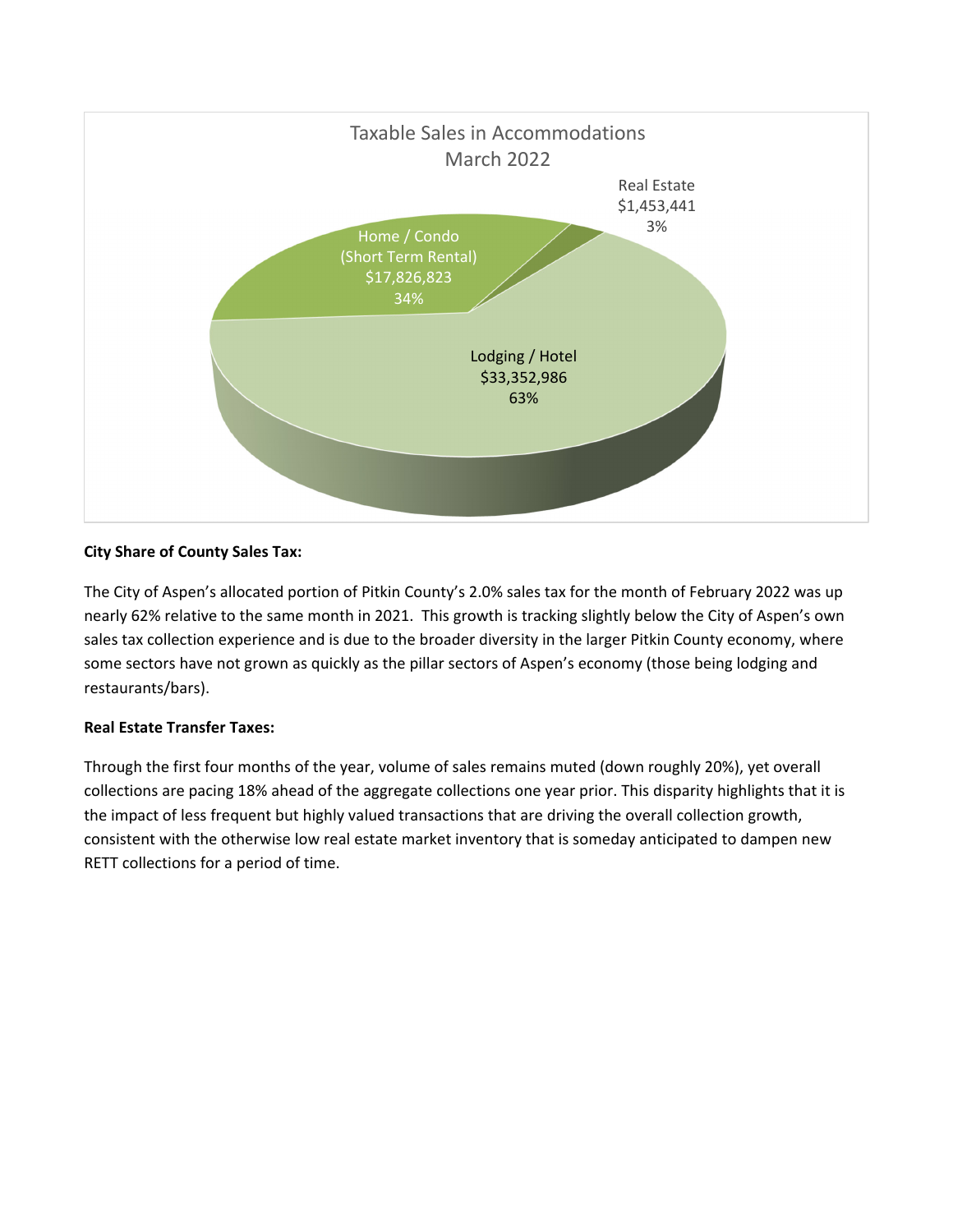#### **City of Aspen Retail Sales by Industry March 2022**

| Category                | <b>Retail Sales</b> | % of Total Retail Sales | % Change to 2021 |
|-------------------------|---------------------|-------------------------|------------------|
| Accommodations          | \$138,738,805       | 35.2%                   | 131.0%           |
| Restaurants/Bars        | \$68,269,222        | 17.3%                   | 121.1%           |
| Sports Equip/Clothing   | \$31,616,592        | 8.0%                    | 31.4%            |
| <b>Fashion Clothing</b> | \$44,104,708        | 11.2%                   | 70.8%            |
| Construction            | \$19,460,696        | 4.9%                    | $(0.6\%)$        |
| Food & Drug             | \$19,263,396        | 4.9%                    | 19.4%            |
| Liquor                  | \$4,055,277         | 1.0%                    | 6.8%             |
| <b>Miscellaneous</b>    | \$22,286,248        | 5.7%                    | 7.4%             |
| Jewelry/Gallery         | \$14,957,496        | 3.8%                    | 70.7%            |
| <b>Utilities</b>        | \$16,143,534        | 4.1%                    | 4.6%             |
| Automobile              | \$9,421,891         | 2.4%                    | 23.6%            |
| Cannabis                | \$3,247,633         | 0.8%                    | (2.5%)           |
| Bank / Finance          | \$1,210,598         | 0.3%                    | 17.8%            |
| Health / Beauty         | \$1,099,489         | 0.3%                    | (18.8%)          |
| Total                   | \$393,875,585       | 100.0%                  | 65.1%            |



| Category                | <b>Retail Sales</b> | % of Total Retail Sales | % Change to 2021 |
|-------------------------|---------------------|-------------------------|------------------|
| Accommodations          | \$52,633,250        | 35.1%                   | 80.9%            |
| Restaurants/Bars        | \$24,266,015        | 16.2%                   | 143.2%           |
| Sports Equip/Clothing   | \$10,643,974        | 7.1%                    | (14.3%)          |
| <b>Fashion Clothing</b> | \$16,486,310        | 11.0%                   | 46.1%            |
| Construction            | \$9,609,755         | 6.4%                    | (3.7%)           |
| Food & Drug             | \$6,672,862         | 4.4%                    | 11.1%            |
| Liguor                  | \$1,355,846         | 0.9%                    | (0.2%            |
| Miscellaneous           | \$9,156,195         | 6.1%                    | (7.6%)           |
| Jewelry/Gallery         | \$8,170,388         | 5.4%                    | 100.4%           |
| Utilities               | \$5,375,254         | 3.6%                    | $(8.9\%)$        |
| Automobile              | \$3,712,075         | 2.5%                    | 24.3%            |
| Cannabis                | \$1,073,802         | 0.7%                    | (15.6%)          |
| Bank / Finance          | \$597,800           | 0.4%                    | 12.1%            |
| Health / Beauty         | \$341,668           | 0.2%                    | (46.9%)          |
| Total                   | \$150,095,194       | 100.0%                  | 42.3%            |

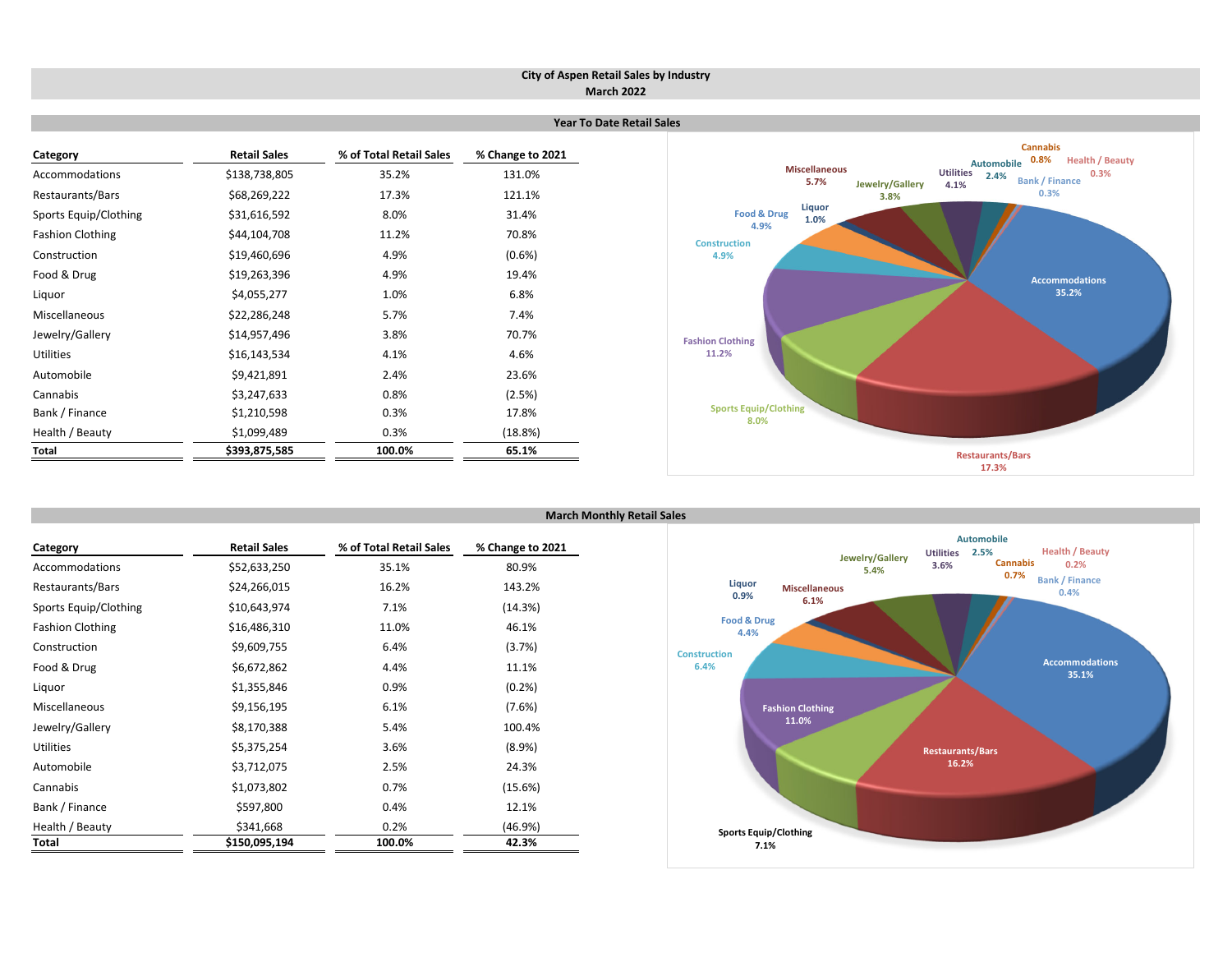# **City of Aspen Sales and Lodging Tax March 2022**

|                                                     |                  | <b>Year To Date Tax Collections</b> |                                           |                                                                                                                             |
|-----------------------------------------------------|------------------|-------------------------------------|-------------------------------------------|-----------------------------------------------------------------------------------------------------------------------------|
|                                                     | <b>YTD Taxes</b> | % YTD                               | 2.0% Lodging Tax:                         |                                                                                                                             |
| Tax Type                                            | <b>Collected</b> | <b>Taxes</b>                        | <b>Tourist Promotion/</b>                 | 1.0% Sales Tax: Parks &<br><b>Open Space</b>                                                                                |
| 1.0% Sales Tax: Parks & Open Space                  | \$3,920,932.22   | 33.3%                               | Transportation<br>20.2%                   | 33.3%                                                                                                                       |
| 0.5% Sales Tax: Parks & Open Space                  | \$1,960,461.78   | 16.6%                               |                                           |                                                                                                                             |
| 0.30% Sales Tax: Public Education                   | \$1,176,968.65   | 10.0%                               |                                           |                                                                                                                             |
| 0.15% Sales Tax: Transportation                     | \$588,143.97     | 5.0%                                |                                           |                                                                                                                             |
| 0.45% Sales Tax: Affordable Housing/ Childcare      | \$1,764,413.15   | 15.0%                               |                                           |                                                                                                                             |
| 2.0% Lodging Tax: Tourist Promotion/ Transportation | \$2,378,867.81   | 20.2%                               | 0.45% Sales Tax:                          | 0.5% Sales Tax: Parks                                                                                                       |
| <b>Total</b>                                        | \$11,789,787.58  | 100%                                | Affordable Housing/<br>Childcare<br>15.0% | 0.15% Sales Tax:<br>& Open Space<br>0.30% Sales Tax:<br>16.6%<br>Transportation<br><b>Public Education</b><br>5.0%<br>10.0% |

| <b>March Monthly Tax Collections</b>                |                                          |                    |                                                      |                                    |                                             |                                          |  |  |  |
|-----------------------------------------------------|------------------------------------------|--------------------|------------------------------------------------------|------------------------------------|---------------------------------------------|------------------------------------------|--|--|--|
| <b>Tax Type</b>                                     | <b>Monthly Taxes</b><br><b>Collected</b> | % Monthly<br>Taxes | 2.0% Lodging Tax:<br><b>Tourist Promotion/</b>       |                                    | 1.0% Sales Tax: Parks<br>& Open Space       |                                          |  |  |  |
| 1.0% Sales Tax: Parks & Open Space                  | \$1,481,268.30                           | 33.2%              | Transportation                                       |                                    | 33.2%                                       |                                          |  |  |  |
| 0.5% Sales Tax: Parks & Open Space                  | \$740,632.07                             | 16.6%              | 20.3%                                                |                                    |                                             |                                          |  |  |  |
| 0.30% Sales Tax: Public Education                   | \$444,673.94                             | 10.0%              |                                                      |                                    |                                             |                                          |  |  |  |
| 0.15% Sales Tax: Transportation                     | \$222,191.86                             | 5.0%               |                                                      |                                    |                                             |                                          |  |  |  |
| 0.45% Sales Tax: Affordable Housing/ Childcare      | \$666,567.94                             | 14.9%              |                                                      |                                    |                                             |                                          |  |  |  |
| 2.0% Lodging Tax: Tourist Promotion/ Transportation | \$905,193.36                             | 20.3%              |                                                      |                                    |                                             |                                          |  |  |  |
| <b>Total</b>                                        | \$4,460,527.47                           | 100%               | 0.45% Sales Tax:<br>Affordable Housing/<br>Childcare | 0.15% Sales Tax:<br>Transportation | 0.30% Sales Tax:<br><b>Public Education</b> | 0.5% Sales Tax:<br>Parks & Open<br>Space |  |  |  |

**Public Education 10.0% Transportation 5.0%**

**10.0%**

**14.9%**

**Space…**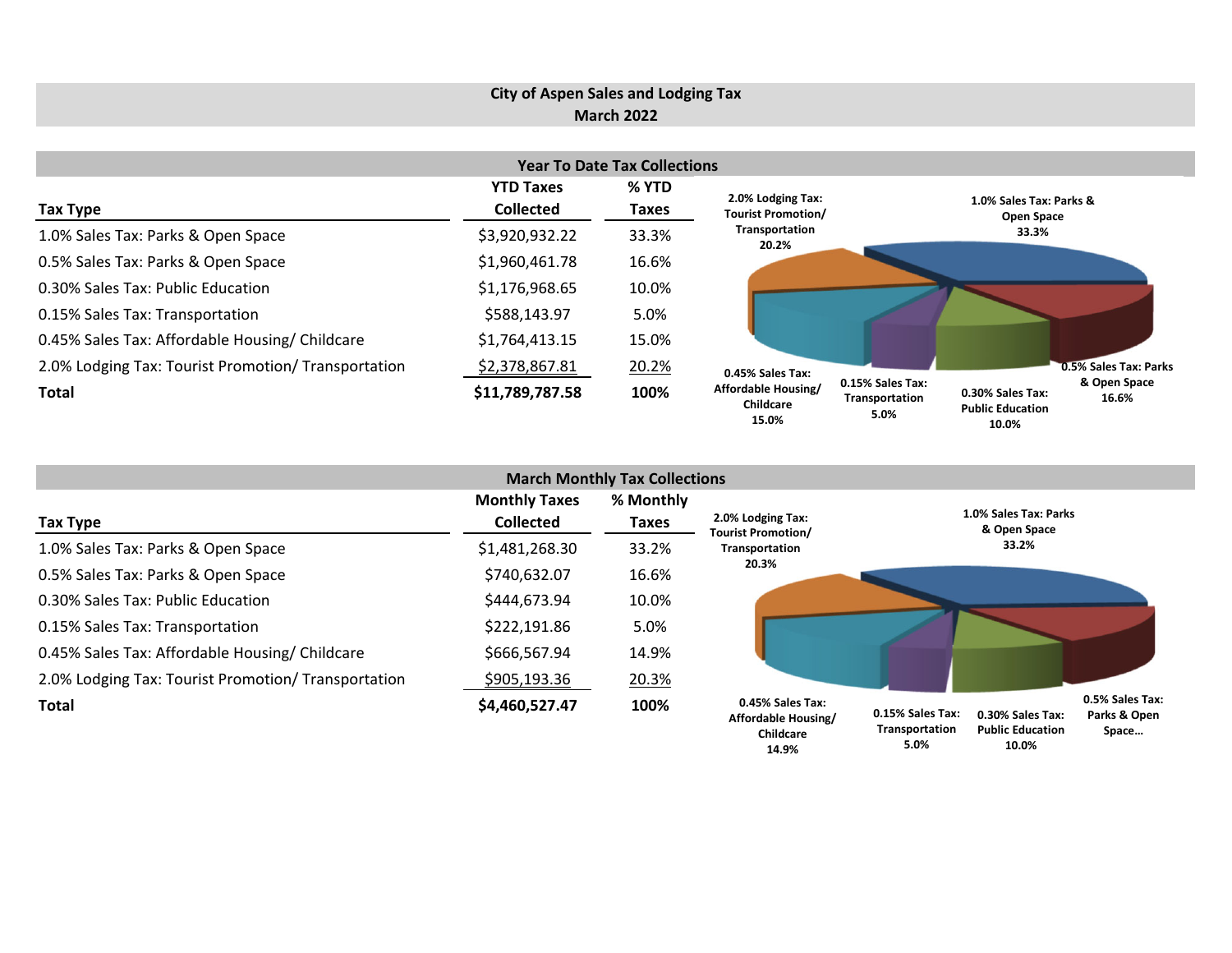#### **City of Aspen Sales Tax 2.4% March 2022**

| <b>Current Month Revenues are</b> | 34.4% | above last year's Monthly Revenues.             |
|-----------------------------------|-------|-------------------------------------------------|
| <b>Year To Date Revenues are</b>  | 44.7% | above Year To Date Budgeted Revenues.           |
| <b>Year To Date Revenues are</b>  | 59.1% | above last year's Actual Year To Date Revenues. |

|       |               | 2022 Monthly Budget vs. 2022 Actual |          |               | 2022 YTD Budget vs. 2022 Actual |          |              | 2022 vs. 2021 |                 |          |
|-------|---------------|-------------------------------------|----------|---------------|---------------------------------|----------|--------------|---------------|-----------------|----------|
| Month | <b>Budget</b> | Actual                              | Variance | <b>Budget</b> | Actual                          | Variance | 2021 Monthly | Variance      | <b>2021 YTD</b> | Variance |
| Jan   | \$2,201,800   | \$2,829,557                         | 28.5%    | \$2,201,800   | \$2,829,557                     | 28.5%    | \$1,594,720  | 77.4%         | \$1,594,720     |          |
| Feb   | \$2,008,000   | \$3,026,029                         | 50.7%    | \$4,209,800   | \$5,855,586                     | 39.1%    | \$1,673,483  | 80.8%         | \$3,268,203     |          |
| Mar   | \$2,295,400   | \$3,555,334                         | 54.9%    | \$6,505,200   | \$9,410,920                     | 44.7%    | \$2,645,788  | 34.4%         | \$5,913,991     |          |
| Apr   | \$836,900     |                                     |          | \$7,342,100   |                                 |          | \$1,117,415  |               | \$7,031,407     |          |
| May   | \$701,600     |                                     |          | \$8,043,700   |                                 |          | \$964,724    |               | \$7,996,131     |          |
| June  | \$1,698,200   |                                     |          | \$9,741,900   |                                 |          | \$2,213,718  |               | \$10,209,848    |          |
| July  | \$2,176,500   |                                     |          | \$11,918,400  |                                 |          | \$3,058,702  |               | \$13,268,550    |          |
| Aug   | \$1,843,600   |                                     |          | \$13,762,000  |                                 |          | \$2,493,158  |               | \$15,761,708    |          |
| Sept  | \$1,590,300   |                                     |          | \$15,352,300  |                                 |          | \$2,536,858  |               | \$18,298,565    |          |
| Oct   | \$941,300     |                                     |          | \$16,293,600  |                                 |          | \$1,549,662  |               | \$19,848,228    |          |
| Nov   | \$809,700     |                                     |          | \$17,103,300  |                                 |          | \$1,149,543  |               | \$20,997,771    |          |
| Dec   | \$2,960,000   |                                     |          | \$20,063,300  |                                 |          | \$3,511,405  |               | \$24,509,175    |          |



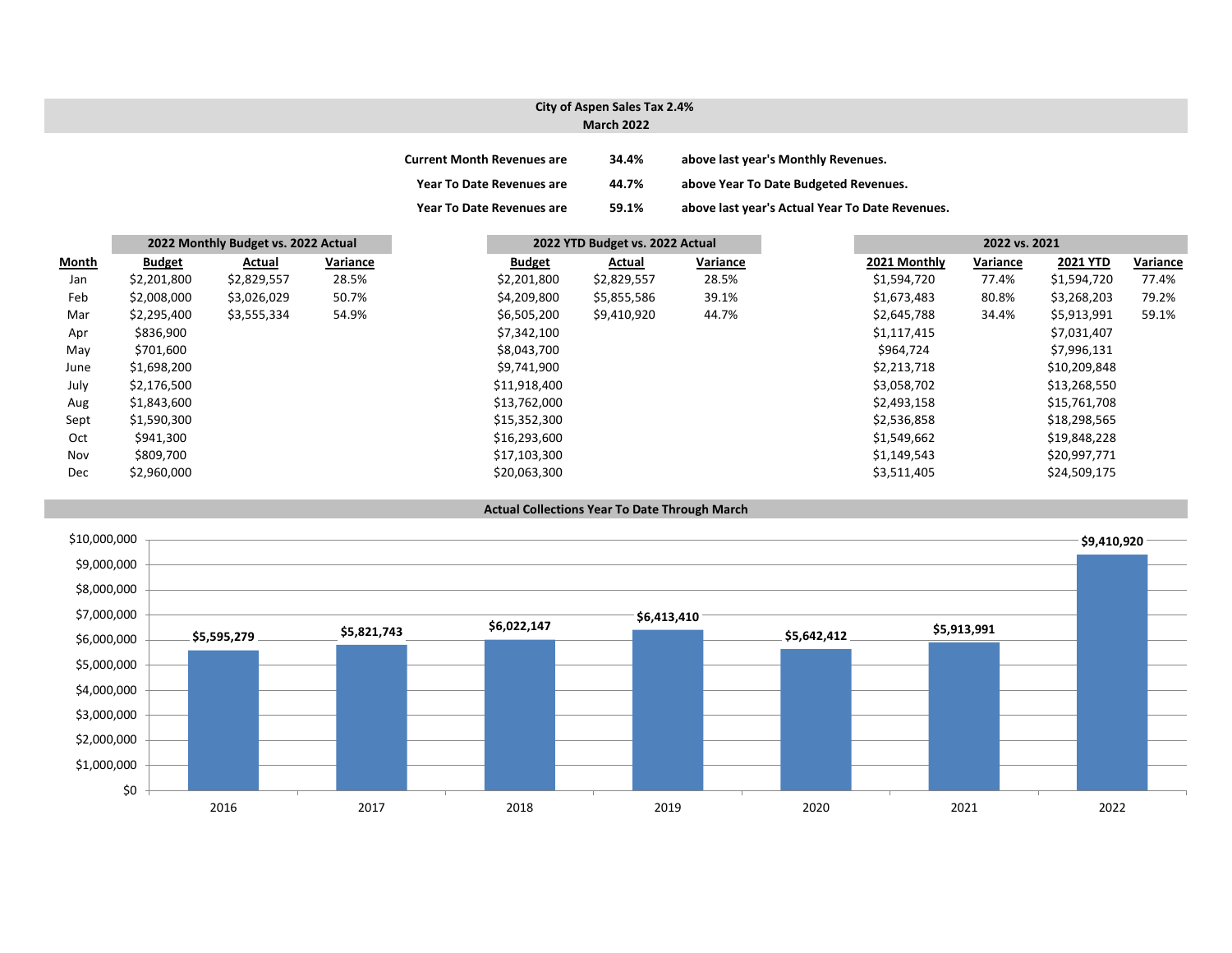# **City of Aspen Tourist Promotion 1.5% Lodging Tax (0.5% Rate for 2010 and Prior)**

| <b>March 2022</b> |  |  |
|-------------------|--|--|
|                   |  |  |

| <b>Current Month Revenues are</b> | 83.7%  | above last year's Monthly Revenues.             |
|-----------------------------------|--------|-------------------------------------------------|
| <b>Year To Date Revenues are</b>  | 37.4%  | above Year To Date Budgeted Revenues.           |
| <b>Year To Date Revenues are</b>  | 138.8% | above last year's Actual Year To Date Revenues. |

|       |               | 2022 Monthly Budget vs. 2022 Actual |          | 2022 YTD Budget vs. 2022 Actual |             |          | 2022 vs. 2021 |          |                 |          |
|-------|---------------|-------------------------------------|----------|---------------------------------|-------------|----------|---------------|----------|-----------------|----------|
| Month | <b>Budget</b> | Actual                              | Variance | <b>Budget</b>                   | Actual      | Variance | 2021 Monthly  | Variance | <b>2021 YTD</b> | Variance |
| Jan   | \$446,300     | \$526,967                           | 18.1%    | \$446,300                       | \$526,967   | 18.1%    | \$168,712     | 212.3%   | \$168,712       | 212.3%   |
| Feb   | \$410,500     | \$578,288                           | 40.9%    | \$856,800                       | \$1,105,256 | 29.0%    | \$208,731     | 177.0%   | \$377,443       | 192.8%   |
| Mar   | \$442,000     | \$678,895                           | 53.6%    | \$1,298,800                     | \$1,784,150 | 37.4%    | \$369,554     | 83.7%    | \$746,997       | 138.8%   |
| Apr   | \$66,200      |                                     |          | \$1,365,000                     |             |          | \$88,271      |          | \$835,268       |          |
| May   | \$51,800      |                                     |          | \$1,416,800                     |             |          | \$50,893      |          | \$886,160       |          |
| June  | \$225,700     |                                     |          | \$1,642,500                     |             |          | \$231,840     |          | \$1,118,001     |          |
| July  | \$327,800     |                                     |          | \$1,970,300                     |             |          | \$429,454     |          | \$1,547,455     |          |
| Aug   | \$265,500     |                                     |          | \$2,235,800                     |             |          | \$328,132     |          | \$1,875,586     |          |
| Sept  | \$176,800     |                                     |          | \$2,412,600                     |             |          | \$324,107     |          | \$2,199,693     |          |
| Oct   | \$87,200      |                                     |          | \$2,499,800                     |             |          | \$166,860     |          | \$2,366,553     |          |
| Nov   | \$68,700      |                                     |          | \$2,568,500                     |             |          | \$97,749      |          | \$2,464,302     |          |
| Dec   | \$514,000     |                                     |          | \$3,082,500                     |             |          | \$666,832     |          | \$3,131,133     |          |

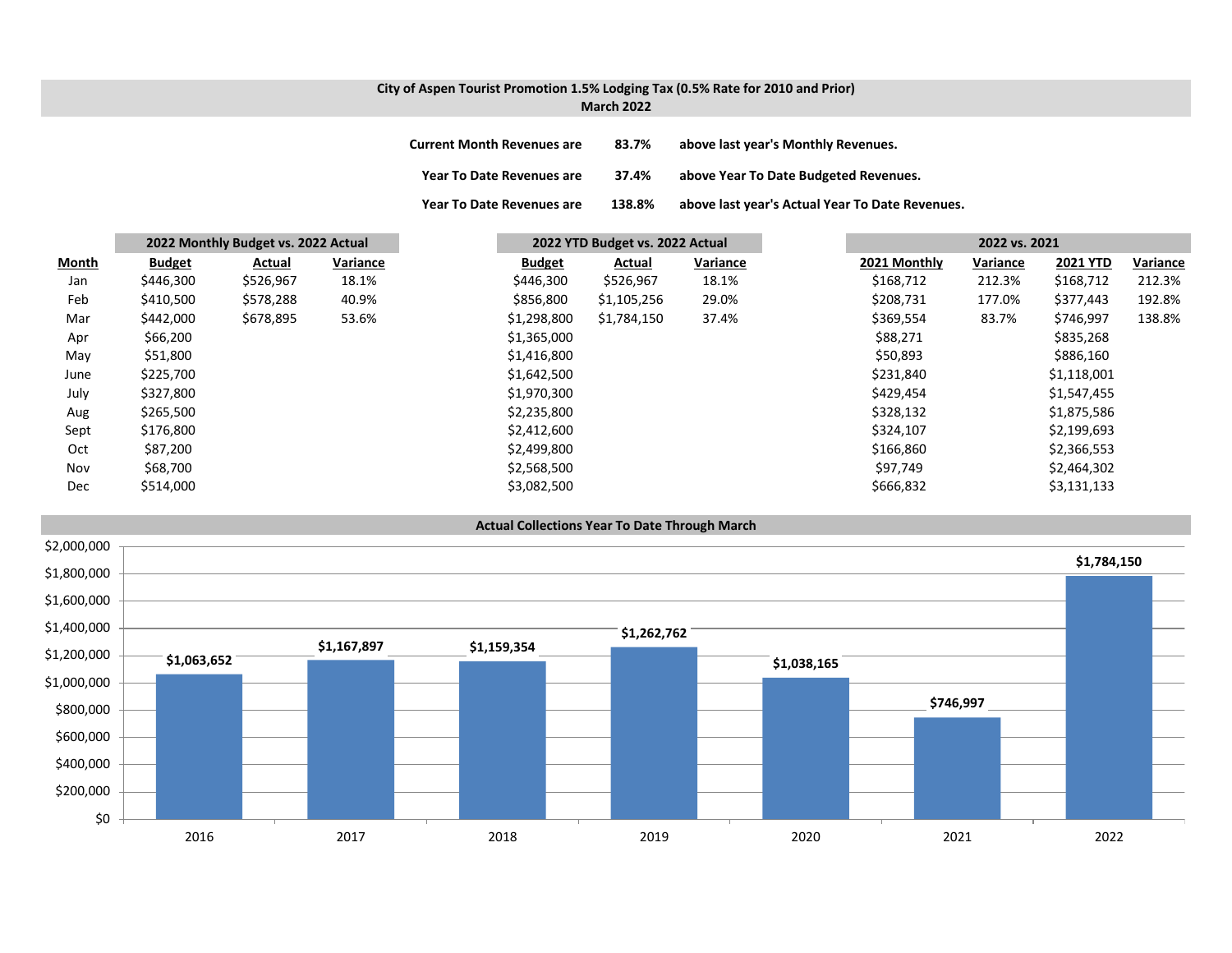### **City of Aspen Transportation 0.5% Lodging Tax March 2022**

| <b>Current Month Revenues are</b> | 83.7%  | above last year's Monthly Revenues.             |
|-----------------------------------|--------|-------------------------------------------------|
| <b>Year To Date Revenues are</b>  | 37.4%  | above Year To Date Budgeted Revenues.           |
| <b>Year To Date Revenues are</b>  | 138.8% | above last year's Actual Year To Date Revenues. |

|              |               | 2022 Monthly Budget vs. 2022 Actual |                 |               | 2022 YTD Budget vs. 2022 Actual |                 |              | 2022 vs. 2021   |                 |          |
|--------------|---------------|-------------------------------------|-----------------|---------------|---------------------------------|-----------------|--------------|-----------------|-----------------|----------|
| <b>Month</b> | <b>Budget</b> | Actual                              | <b>Variance</b> | <b>Budget</b> | Actual                          | <b>Variance</b> | 2021 Monthly | <b>Variance</b> | <b>2021 YTD</b> | Variance |
| Jan          | \$148,800     | \$175,656                           | 18.0%           | \$148,800     | \$175,656                       | 18.0%           | \$56,237     | 212.3%          | \$56,237        | 212.3%   |
| Feb          | \$136,800     | \$192,763                           | 40.9%           | \$285,600     | \$368,419                       | 29.0%           | \$69,577     | 177.1%          | \$125,813       | 192.8%   |
| Mar          | \$147,300     | \$226,298                           | 53.6%           | \$432,900     | \$594,717                       | 37.4%           | \$123,184    | 83.7%           | \$248,998       | 138.8%   |
| Apr          | \$22,100      |                                     |                 | \$455,000     |                                 |                 | \$29,424     |                 | \$278,421       |          |
| May          | \$17,300      |                                     |                 | \$472,300     |                                 |                 | \$16,964     |                 | \$295,386       |          |
| June         | \$75,200      |                                     |                 | \$547,500     |                                 |                 | \$77,280     |                 | \$372,666       |          |
| July         | \$109,300     |                                     |                 | \$656,800     |                                 |                 | \$143,151    |                 | \$515,817       |          |
| Aug          | \$88,500      |                                     |                 | \$745,300     |                                 |                 | \$109,377    |                 | \$625,195       |          |
| Sept         | \$58,900      |                                     |                 | \$804,200     |                                 |                 | \$108,036    |                 | \$733,231       |          |
| Oct          | \$29,100      |                                     |                 | \$833,300     |                                 |                 | \$55,620     |                 | \$788,851       |          |
| Nov          | \$22,900      |                                     |                 | \$856,200     |                                 |                 | \$32,583     |                 | \$821,434       |          |
| Dec          | \$171,300     |                                     |                 | \$1,027,500   |                                 |                 | \$222,278    |                 | \$1,043,711     |          |

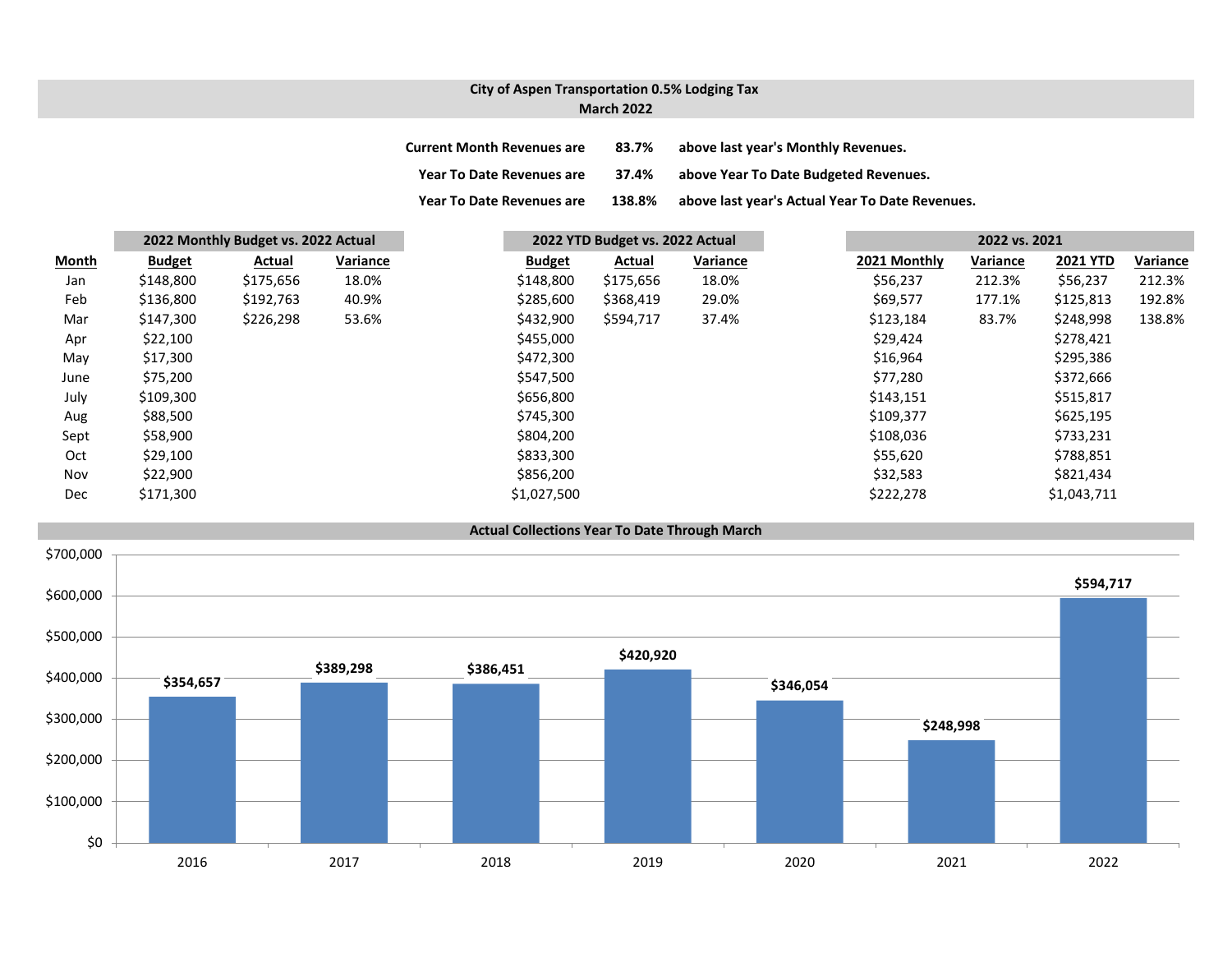# **City of Aspen Portion of Pitkin County 3.6% Sales Tax February 2022**

| <b>Current Month Revenues are</b> | 61.7% | above last year's Monthly Revenues.             |
|-----------------------------------|-------|-------------------------------------------------|
| <b>Year To Date Revenues are</b>  | 11.4% | above Year To Date Budgeted Revenues.           |
| <b>Year To Date Revenues are</b>  | 66.1% | above last year's Actual Year To Date Revenues. |

|              | 2022 Monthly Budget vs. 2022 Actual |             |          |               | 2022 YTD Budget vs. 2022 Actual |          |  | 2022 vs. 2021 |          |    |                 |          |
|--------------|-------------------------------------|-------------|----------|---------------|---------------------------------|----------|--|---------------|----------|----|-----------------|----------|
| <b>Month</b> | <b>Budget</b>                       | Actual      | Variance | <b>Budget</b> | Actual                          | Variance |  | 2021 Monthly  | Variance |    | <b>2021 YTD</b> | Variance |
| Jan          | \$1,761,000                         | \$1,865,160 | 5.9%     | \$1,761,000   | \$1,865,160                     | 5.9%     |  | \$1,092,020   | 70.8%    |    | 1,092,020       | 70.8%    |
| Feb          | \$1,631,000                         | \$1,913,738 | 17.3%    | \$3,392,000   | \$3,778,898                     | 11.4%    |  | \$1,183,150   | 61.7%    | S. | 2,275,171       | 66.1%    |
| Mar          | \$1,689,000                         |             |          | \$5,081,000   |                                 |          |  | \$1,515,832   |          |    | 3,791,002       |          |
| Apr          | \$660,000                           |             |          | \$5,741,000   |                                 |          |  | \$817,669     |          |    | 4,608,671       |          |
| May          | \$482,000                           |             |          | \$6,223,000   |                                 |          |  | \$665,386     |          |    | 5,274,058       |          |
| June         | \$1,035,000                         |             |          | \$7,258,000   |                                 |          |  | \$1,218,669   |          |    | 6,492,727       |          |
| July         | \$1,394,000                         |             |          | \$8,652,000   |                                 |          |  | \$1,694,768   |          |    | 8,187,494       |          |
| Aug          | \$1,244,000                         |             |          | \$9,896,000   |                                 |          |  | \$1,427,495   |          |    | 9,614,989       |          |
| Sept         | \$1,024,000                         |             |          | \$10,920,000  |                                 |          |  | \$1,321,660   |          |    | \$10,936,649    |          |
| Oct          | \$657,000                           |             |          | \$11,577,000  |                                 |          |  | \$1,004,489   |          |    | \$11,941,138    |          |
| Nov          | \$686,000                           |             |          | \$12,263,000  |                                 |          |  | \$867,346     |          |    | \$12,808,484    |          |
| <b>Dec</b>   | \$1,903,000                         |             |          | \$14,166,000  |                                 |          |  | \$2,051,774   |          |    | \$14,860,258    |          |



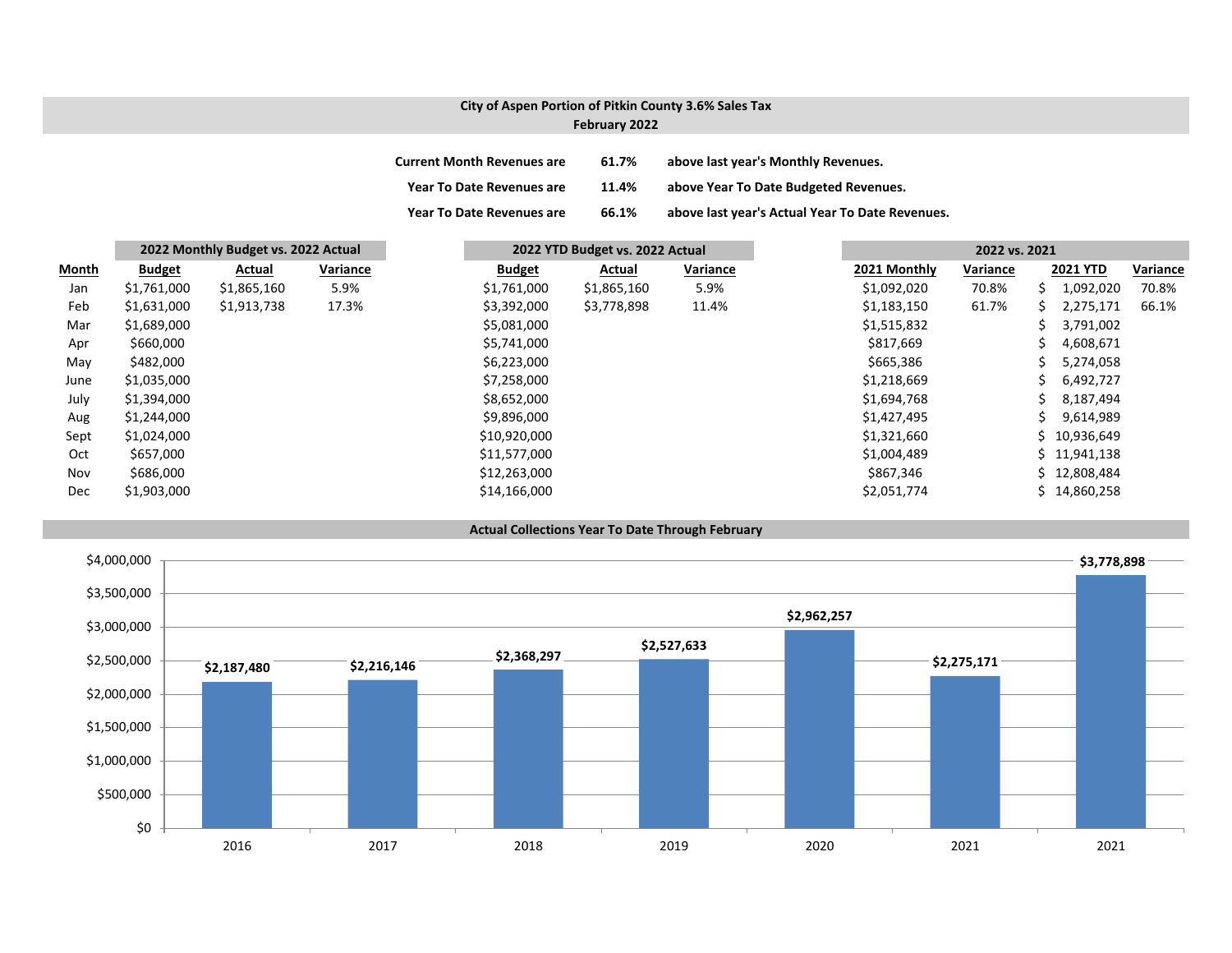### **April 2022 Housing Real Estate Transfer Tax**

| <b>Current Month Revenues are</b> | (45.1%) | below last year's Monthly Revenues.             |
|-----------------------------------|---------|-------------------------------------------------|
| Year To Date Revenues are         | 191.4%  | above Year To Date Budgeted Revenues.           |
| Year To Date Revenues are         | 17.9%   | above last year's Actual Year To Date Revenues. |

|       | 2022 Monthly Budget vs. 2022 Actual |             |          | 2022 YTD Budget vs. 2022 Actual |             |          |  |              | 2022 vs. 2021 |                 |          |  |
|-------|-------------------------------------|-------------|----------|---------------------------------|-------------|----------|--|--------------|---------------|-----------------|----------|--|
| Month | <b>Budget</b>                       | Actual      | Variance | <b>Budget</b>                   | Actual      | Variance |  | 2021 Monthly | Variance      | <b>2021 YTD</b> | Variance |  |
| Jan   | \$566,000                           | \$1,471,810 | 160.0%   | \$566,000                       | \$1,471,810 | 160.0%   |  | \$1,602,114  | $(8.1\%)$     | \$1,602,114     | (8.1%)   |  |
| Feb   | \$530,000                           | \$1,546,799 | 191.8%   | \$1,096,000                     | \$3,018,609 | 175.4%   |  | \$711,920    | 117.3%        | \$2,314,034     | 30.4%    |  |
| Mar   | \$556,000                           | \$2,656,014 | 377.7%   | \$1,652,000                     | \$5,674,623 | 243.5%   |  | \$1,294,339  | 105.2%        | \$3,608,373     | 57.3%    |  |
| Apr   | \$720,000                           | \$1,237,195 | 71.8%    | \$2,372,000                     | \$6,911,818 | 191.4%   |  | \$2,251,850  | (45.1%)       | \$5,860,223     | 17.9%    |  |
| May   | \$728,000                           |             |          | \$3,100,000                     |             |          |  | \$1,070,000  |               | \$6,930,223     |          |  |
| June  | \$691,000                           |             |          | \$3,791,000                     |             |          |  | \$1,377,685  |               | \$8,307,908     |          |  |
| July  | \$494,000                           |             |          | \$4,285,000                     |             |          |  | \$919,840    |               | \$9,227,748     |          |  |
| Aug   | \$675,000                           |             |          | \$4,960,000                     |             |          |  | \$1,904,684  |               | \$11,132,432    |          |  |
| Sept  | \$960,000                           |             |          | \$5,920,000                     |             |          |  | \$1,891,643  |               | \$13,024,074    |          |  |
| Oct   | \$829,000                           |             |          | \$6,749,000                     |             |          |  | \$2,571,511  |               | \$15,595,585    |          |  |
| Nov   | \$565,000                           |             |          | \$7,314,000                     |             |          |  | \$2,041,431  |               | \$17,637,016    |          |  |
| Dec   | \$686,000                           |             |          | \$8,000,000                     |             |          |  | \$3,454,185  |               | \$21,091,202    |          |  |

**Actual Collections Year To Date Through April**